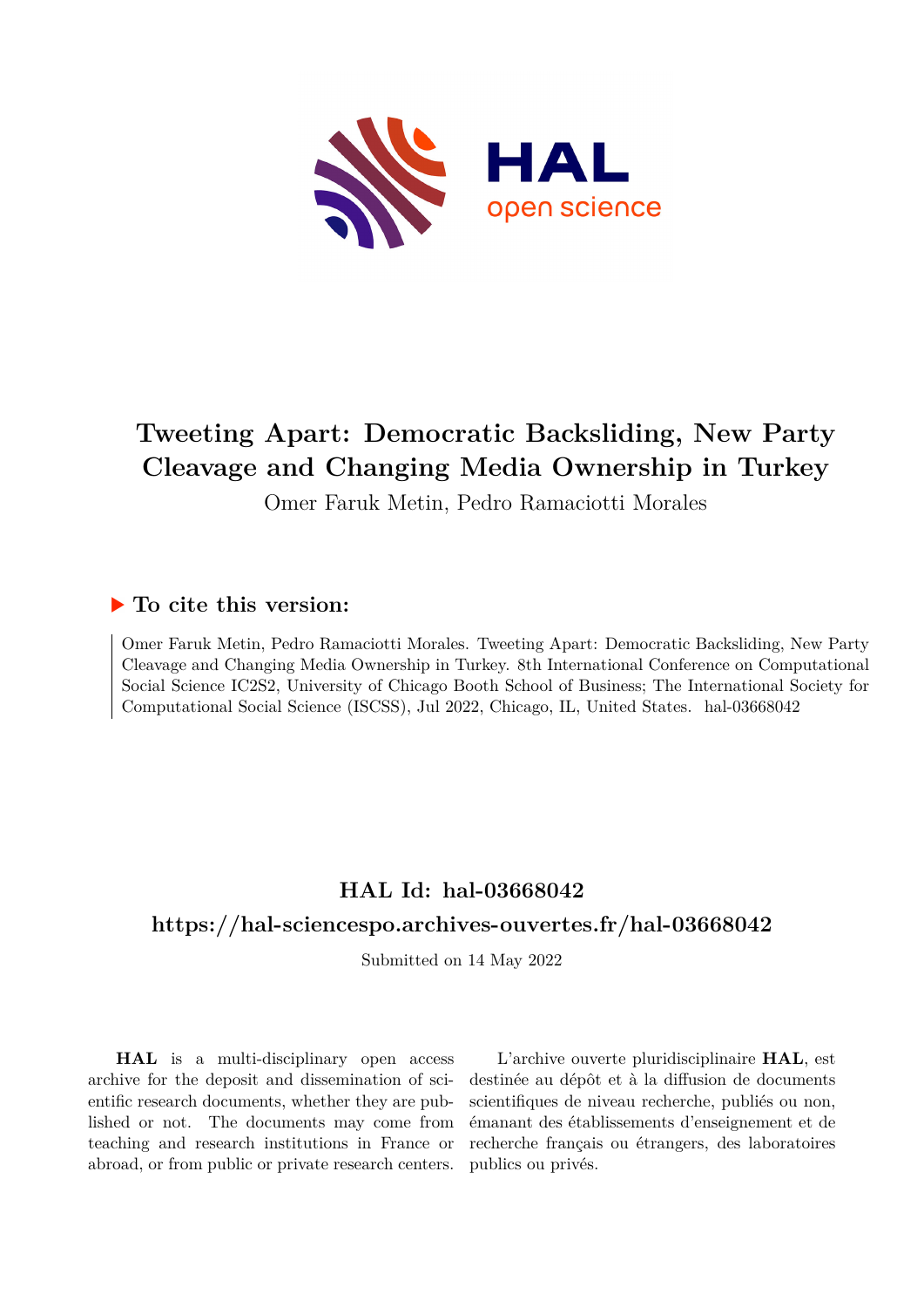#### **Tweeting Apart: Democratic Backsliding, New Party Cleavage and Changing Media Ownership in Turkey**

Omer Faruk Metin †, Pedro Ramaciotti Morales §

† Sciences Po, CEVIPOF § Sciences Po, medialab

#### *Keywords: democratic backsliding, Turkey, media, party cleavage, authoritarianism*

After the transition from its parliamentary democracy to a presidential system of government via a referendum held in April 2017, Turkey's path towards a new phase of deepening illiberalism weakens democratic institutions (Selcuk 2016; Sozen 2020), fosters polarization (Laebens 2021), drives existential insecurity (Akkoyunlu 2016) and offers very limited institutional checks and balances (Esen 2018). Not only does the new presidential system lower democratic well-being by transferring power away from the Turkish parliament to the president, but it also reshapes the country's longstanding party cleavages. The replacement of the parliamentary democratic system with an executive presidential order transformed old party structures and political alignments.

The first part of our article investigates to what extent following party officials in social media explains this new party cleavage in Turkey. We demonstrate that the main traditional social cleavage between religious conservatism and secularism seems to become less and less deterministic while evaluating the relative proximity between political parties. Democratic backsliding, personalization of state apparatus, and monopolization of executive power at the president's hands render authoritarianism the most salient split across major political parties of Turkey. Persistent social cleavages in party alignments taper off as the transition to a heavily centralized presidential system at the expense of institutional independence as well as necessary checks and balances took precedence over alternative agendas in the alignments of parties. To better understand political party distances in multidimensional space, we use the dynamic strategy that estimates party positions by tracing Twitter users who follow at least three members of parliament from Turkish Parliament. With the help of correspondence analysis (CA), we assign political scores in two-dimensional axes to both members of parliament (MPs) from different political parties and their followers (see Figure 1). Identifying political groups in multidimensional coordinates helps us provide empirical evidence to compare the pattern of following different political parties in social media with survey data.

The second part of the article deals with to what extent traditional media outlets owned by Turkey's large conglomerates serve authoritarianism. Uninterrupted circulation of information by credible sources is key to sustainable democracy. In pursuance of healthy public discussion, media organizations are expected to serve this task. In competitive authoritarian regimes, however, the media becomes one of the four main arenas of contestation "through which opposition forces may periodically challenge, weaken, and [...] even defeat autocratic incumbents" (Levitsky 2002). To preserve tight control over the media and to maintain strong support for the president and the system, Turkey's old media, mainly TV channels and news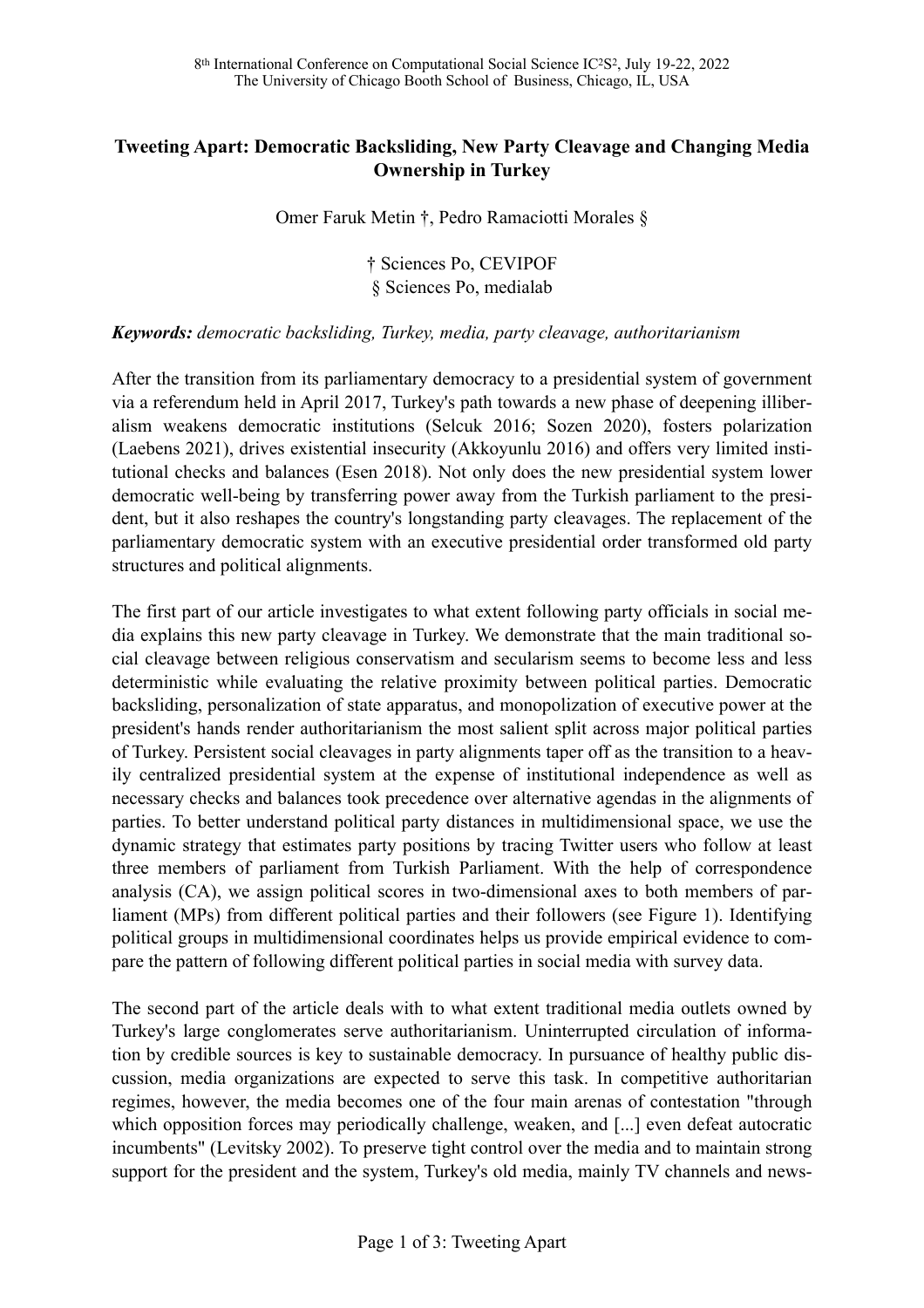papers, are effectively used in the emergence of new democracy-authoritarianism cleavage. We investigate (1) how polarized the audience of state-owned versus foreign media is (see Figure 3), (2) how intensely media sources operated under large multi-industry business groups shared by pro-Erdogan supporters, and (3) whether tactics of buying media outlets by conglomerates change media consumption patterns. We aim to present wide-scale empirical evidence about the polarization of news consumption in the context of Turkey's political party ecosystem.



Figure 1. Each cross sign  $(+)$  on the plot represents the spatial position of one member of parliament on Twitter. The darkness of each grid stands for the number of Twitter followers for the specific location. Political party names are located at the mean score of party MPs.



Figure 2. The scree plot displaying a graphical representation of the relationship between the percentages of relative inertia (y-axis) and PC bands (x-axis).



Figure 3. The difference in news consumption between foreign media versus state-owned media: Big yellow dots are the average PC1 and PC2 scores of foreign and state-owned media. Each small dot represents the mean score of Twitter users sharing a particular URL link from given media organizations. The media groups were separated by different colors. We selected four news organizations (TV, newspaper, or news agency) cited most frequently in our sample data under each category. Polygonal heat maps at the bottom left show the density of dots.